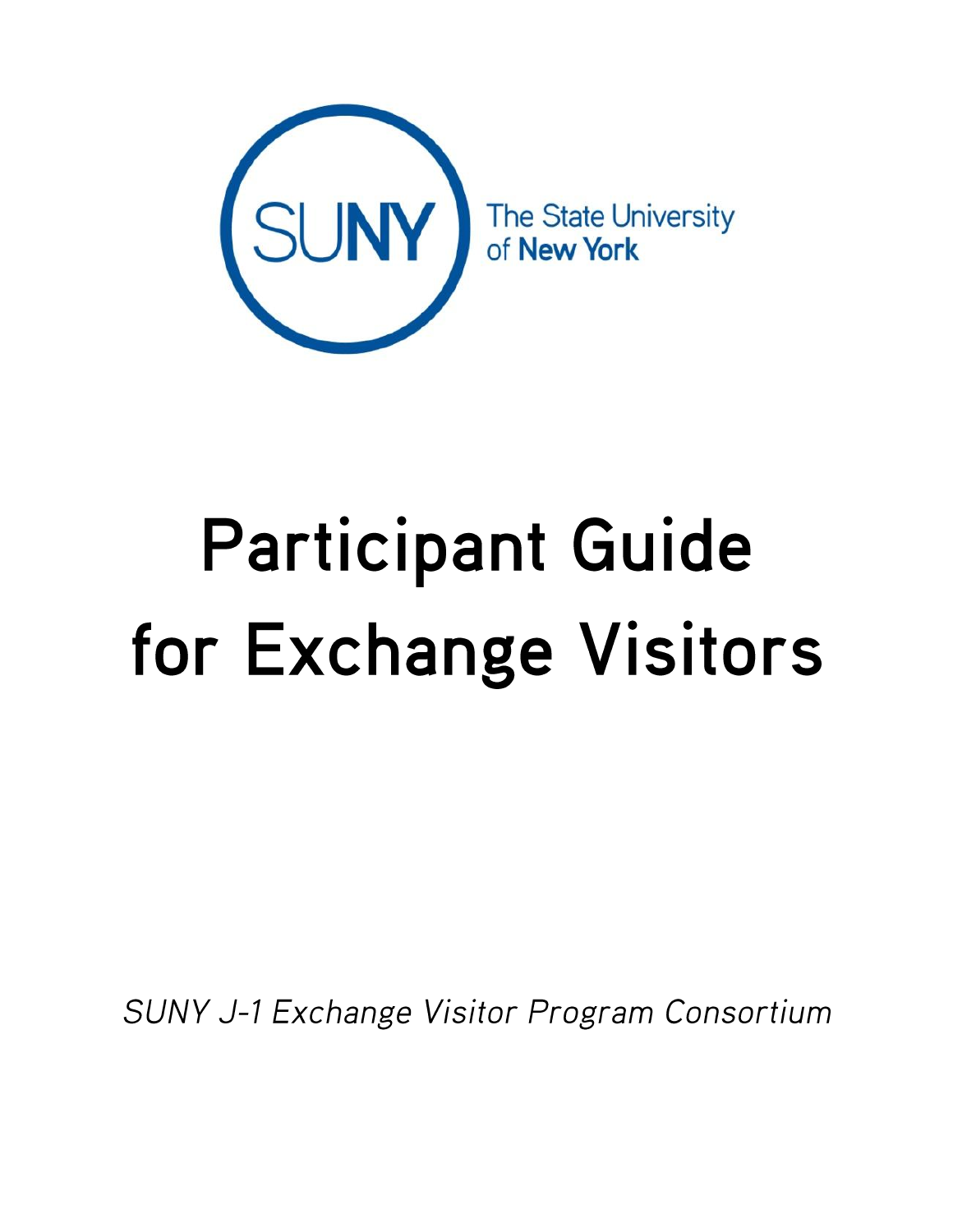## **WELCOME!**

We are delighted that you will be participating in the exchange visitor program with the State University of New York! The Office of International Programs (OIP) and your SUNY campus are committed to providing you with the support necessary to ease your transition. Your campus has an Exchange Visitor Advisor (EVA) that will be your primary contact during your exchange activity. Your sponsoring department is also likely to assist you while you are in the U.S.; however, your EVA is the only individual on campus able to assist you with immigration regulations and maintenance of your J-1 status. It is essential that you report to them upon arrival for your exchange visitor orientation and discussion of status requirements.

This guide was developed to help answer many of your questions and provide you with basic information prior to your arrival. Your individual campuses will be providing additional information regarding your exchange visitor activity and preparation for your arrival to campus. You should contact your campus directly for additional information and to plan your arrival.

We hope you enjoy your program at the State University of New York and find it both educationally and culturally rewarding. On behalf of The State University of New York System Administration and our campuses, we look forward to your arrival!

> Office of International Programs SUNY System Administration State University Plaza, 353 Broadway Albany, New York 12246 USA

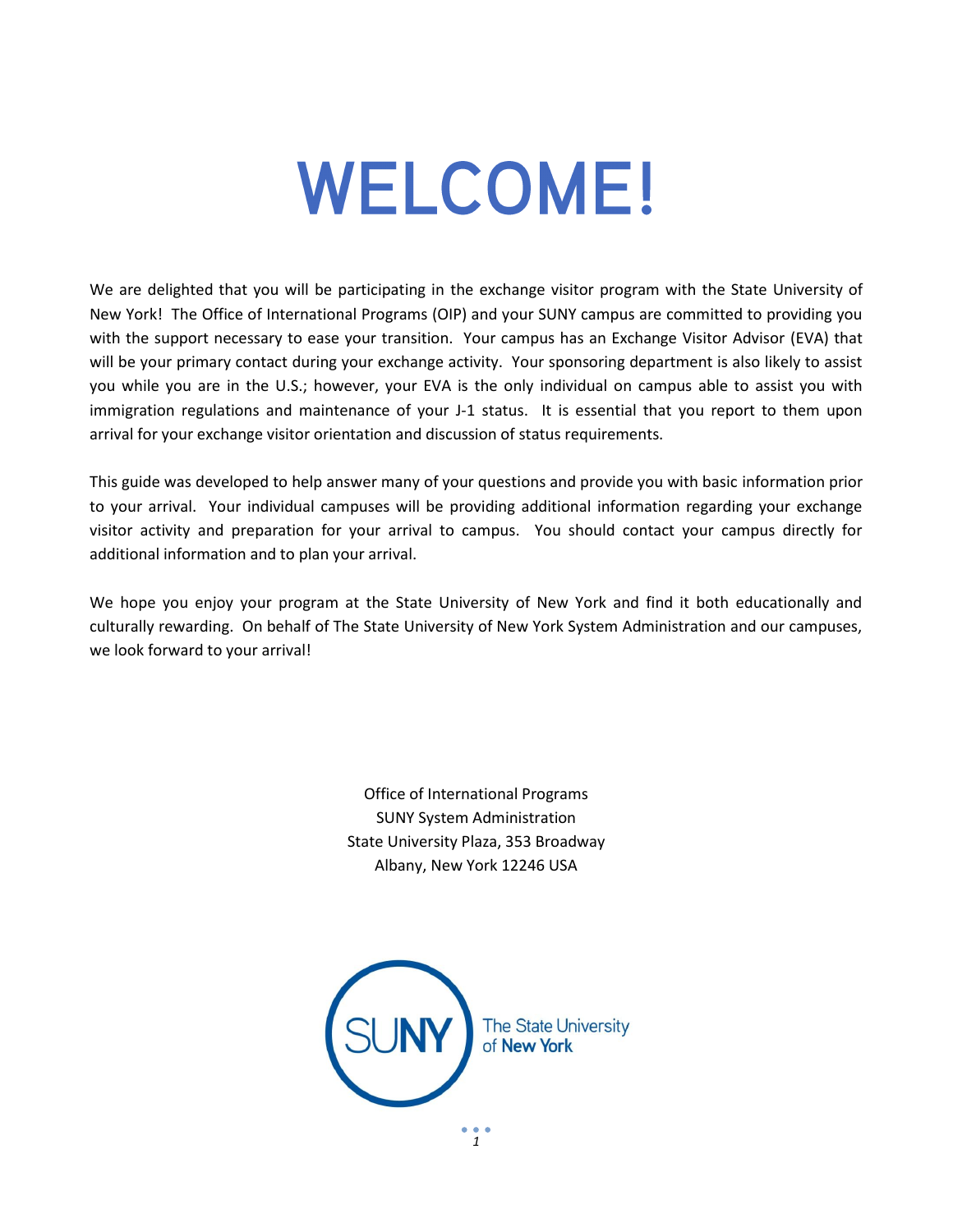## **ABOUT SUNY**

SUNY and its 64 campuses have a long history of internationalization, achieved through campus-specific programs and planning, as well as system-level initiatives and leadership. Our campuses together comprise one of the most diverse learning communities in the world.

The SUNY J-1 Exchange Visitor Program (EVP) Consortium was approved by the U.S. Department of State on January 14, 2013 and currently consists of 34 SUNY campuses and System Administration. The SUNY J-1 EVP Consortium includes community colleges, technology colleges, university colleges, and university centers and doctoral degree granting institutions and will offer a diverse range of educational environments and geographic locations to best suit our exchange visitors. The consortium provides the opportunity for consortium campuses to increase educational and cultural exchange between our campuses and international partners.

### **IMPORTANT CONTACT INFORMATION**

The State University of New York is committed to assisting you throughout your exchange program. While your sponsoring department will be assisting you with your program, it is essential that you work directly with your Exchange Visitor Advisor at your host campus in regards to all your immigration related needs. They are best prepared to assist you with navigating immigration regulations to ensure that you maintain your legal status in the United States. A complete list of the Exchange Visitor Advisors in the SUNY J-1 EVP Consortium is provided on the following page. Although your primary contact should be with your Exchange Visitor Advisor, we have provided the contact information for the Consortium's Responsible Office, the Office of International Programs, and the Department of State below for your convenience.

Our exchange visitor website is an important resource during your participation in the exchange program. It provides a current contact list for all consortium Exchange Visitor Advisors, preparation materials, web resources and important forms related to your status.

#### **Exchange Visitor Website:** <http://system.suny.edu/global/isss/evp/>

#### **The State University of New York**

Office of International Programs International Student and Scholar Services Manager State University Plaza, 353 Broadway, Albany, New York USA Email: [isss@suny.edu](mailto:isss@suny.edu) Phone: 518-320-1410

#### **U.S. Department of State**

Bureau of Educational and Cultural Affairs Academic & Government Programs Division Email: [jvisas@state.gov](mailto:jvisas@state.gov) Website: [http://j1visa.state.gov](http://j1visa.state.gov/)

#### **SUNY Campuses – Exchange Visitor Advisor (EVA) Contact List**

A detailed contact list for each campus is provided on the Contact Information page of the Exchange Visitor website: **<http://system.suny.edu/global/isss/evp/contact-information/>**

*\*Please contact the EVA for your campus ONLY as they can assist you with specific issues related to your exchange program and your campus. Your EVA will provide you with emergency contact information.*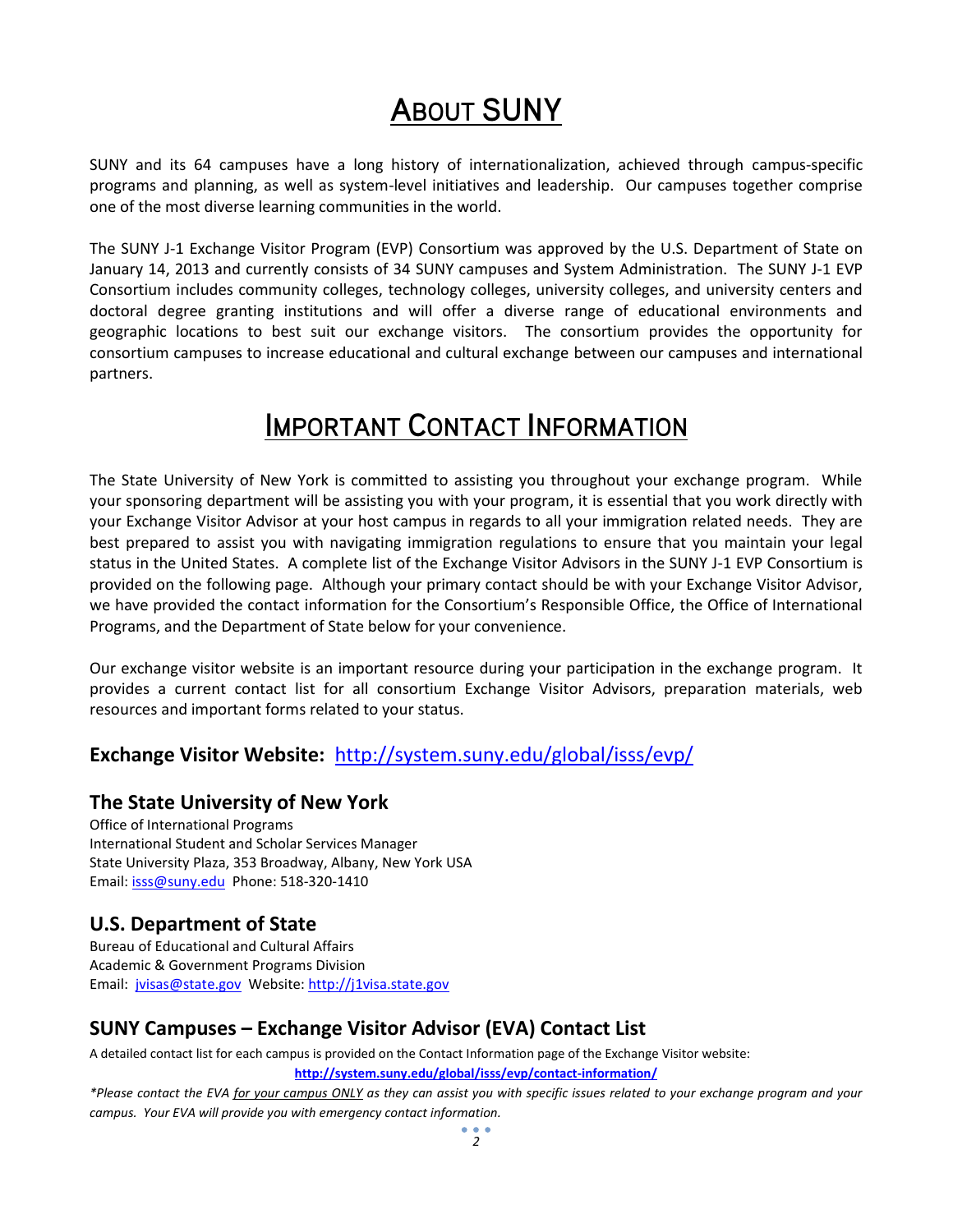## **PRE-DEPARTURE CHECKLIST**

This list is designed to assist you with your preparations for your exchange visitor program. If you need additional assistance, please contact your academic department and/or Exchange Visitor Advisor at your host campus. There may be additional preparations depending on your specific program and campus.

- **Passport:** Obtain a new passport through your government's passport agency, or, if you already have a passport, check the expiration date to verify it will be valid for at least six months beyond your expected departure from the United States.
- **Prepare for U.S. Visa Application:** Make an appointment to apply for a U.S. entry visa (J-1) through the nearest U.S. Embassy or Consulate. The following checklist will assist you in preparing for your J-1 visa interview:
	- 1) Contact your local U.S. Consulate or Embassy to ask about how to apply for a J-1 visa. A list of Consulates and Embassies can be found at **<http://usembassy.gov/>**
	- 2) After you receive the DS-2019 form from SUNY, verify the information on your DS-2019 is correct. If there are any errors, please contact your Exchange Visitor Advisor immediately before proceeding with preparations.
	- 3) Pay the SEVIS (Student and Exchange Visitor Information System) fee. This is NOT a campus fee. You must bring the receipt of fee payment with you to the interview. For more information on the SEVIS fee and to make payment, visit [https://www.fmjfee.com.](https://www.fmjfee.com/) Please hold onto this receipt as it is an important immigration document and you will not be able to request additional copies.

If you are unable to pay the SEVIS fee online, you have the option of paying by mail or western union. Mailing the SEVIS fee does not constitute payment. The fee is processed when it is received by Department of Homeland Security. If you mail your payment, it can take a considerable amount of time for payment to be received and for you to receive a receipt by return mail. Some countries are not allowed to make credit card payments so please plan accordingly. More information on how to pay the SEVIS fee is available on their website [\(www.fmjfee.com\)](http://www.fmjfee.com/).

If you are applying for a J-2 dependent visa or have paid this fee and been denied a visa within the last twelve months, you do not need to pay the SEVIS fee. Talk to your Exchange Visitor Advisor for more information if you are re-applying after a denial.

Please note: If you have not received an official receipt in the mail showing payment and you paid the fee electronically, the consulate will accept the temporary receipt you printed from your computer. If you do not have a receipt, the consulate may be able to see your payment electronically if your fee payment was processed at least 3 business days before your interview.

- 4) Follow the U.S. Embassy/Consulate's instructions to schedule an interview for your J-1 visa. It is important to apply for your visa as far in advance as possible. Many consulates recommend that appointments be made no more than 90 days from the intended date of travel, but some can make earlier arrangements for interviews. Remember you are allowed to enter the U.S. up to one month before the start date on your DS-2019. The college on the DS-2019 and visa must match on initial entry into the United States.
- 5) Complete the Online Nonimmigrant Visa Electronic Application, Form DS 160. More information is available online at **[http://travel.state.gov/visa/forms/forms\\_4230.html](http://travel.state.gov/visa/forms/forms_4230.html)**

As part of the online application, you will need to pay the visa application fee by following instructions on your local U.S. embassy or consulate's web site. You will need to bring the receipt showing payment of the fee to the visa interview

- **Apply for Your U.S. Visa:** Please prepare and bring the following items to your visa interview.
	- (1) A passport valid for at least six months;
	- (2) Original DS-2019 signed by exchange visitor;
	- (3) Official Acceptance/Appointment letter;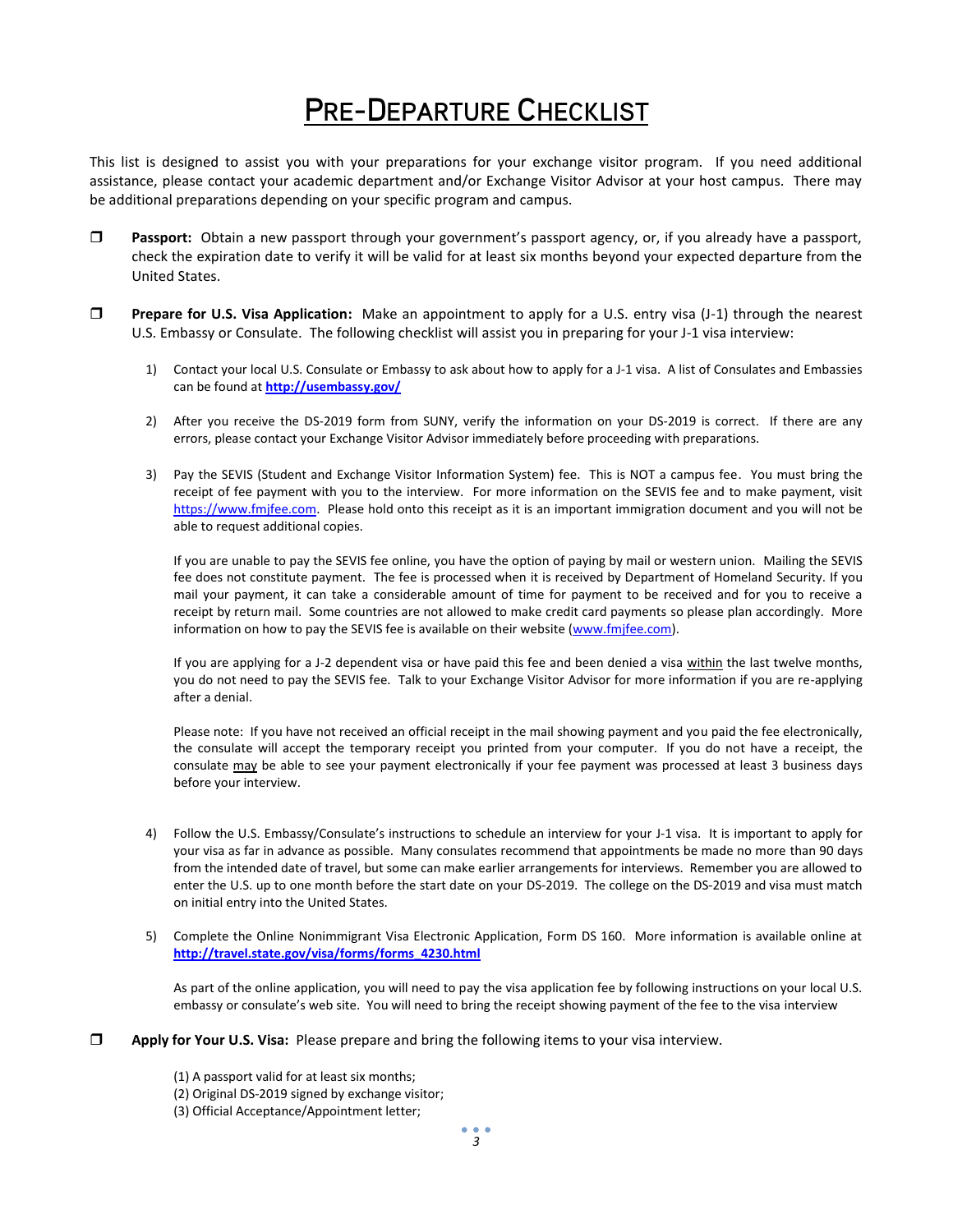(4) Completed DS-160 visa application (confirmation page with barcode/application ID number listed);

- (5) MRV fee receipt (visa application fee receipt);
- (6) Receipt for the SEVIS fee (Form I-797);
- (7) Visa Reciprocity Fee (if applicable) [\(http://travel.state.gov/visa/fees/fees\\_3272.html\)](http://travel.state.gov/visa/fees/fees_3272.html);
- (8) Two passport style photograph (for information on photo requirements visit the following website:

[http://travel.state.gov/visa/visaphotoreq/visaphotoreq\\_5334.html\)](http://travel.state.gov/visa/visaphotoreq/visaphotoreq_5334.html);

(9) Financial evidence that shows you have sufficient funds to cover your program of activity (less than 6 months old); (10) Official transcript and/or diploma (if applicable);

(11) Official test scores such as TOEFL, IELTS, etc. (if applicable); and

(12) Any information that proves that you will return to your home country after finishing your program in the U.S. This may include proof of property, family, or other ties to your community.

- $\circ$  You may be asked to provide additional supporting information regarding your program of activity and qualifications as well. Please check your nearest embassy/consulate's website for other required documents that you may have to provide.
- o Remain calm and answer all the Visa Officer's questions to you openly and honestly.
- $\circ$  The visa officer may ask you several questions to determine the authenticity of your application. These questions should be easy to answer. Questions could include:
	- What are you studying/teaching/researching?
	- Why have you chosen to participate in this exchange program?
	- How do you plan to use this experience when you return to your home country?
	- What are your ties to your home country?

You should be able to explain how you came to this decision to study and why you chose this program specifically. Most importantly, be confident and prepared but do not memorize answers to possible questions-just speak honestly.

o For more information about the exchange visitor (J-1) visa process, visit the U.S. Department of State website at [http://travel.state.gov/visa/temp/types/types\\_1267.html#12.](http://travel.state.gov/visa/temp/types/types_1267.html#12)

Note for Canadian citizens: You do not need an entry visa; however, you must present the appropriate documents when you cross through the port of entry into the United States. These documents include passport, DS-2019, program acceptance/appointment letter, and copies of financial documents.

If you are denied your J-1 visa, please contact your Exchange Visitor Advisor immediately with the reason for denial and the date/time/location of interview. There may be an opportunity to provide additional information or clarification in a timely manner to still allow you to participate in your program of activity.

- **Arrange your travel and inform the Exchange Visitor Advisor (EVA) at your host campus of your travel plans:** When making your travel plans, please take into consideration that you must arrive BEFORE your DS-2019 start date and are NOT allowed to enter the U.S. more than 30 days prior to the start date on the DS-2019. Your host campus will be able to provide additional assistance in your arrival preparations so contact your EVA before finalizing your travel plans including the best options for travelling to your host campus.
- **Arrange your housing:** Your host campus will provide guidance and assistance with selecting your housing during your program of activity. Please contact your Exchange Visitor Advisor on your host campus for guidance.
- **Complete required medical forms:** Please send your completed the Medical Attestation Form included with this packet to your Exchange Visitor Advisor with any required documentation if using a non-SUNY health insurance plan. Your Exchange Visitor Advisor will assist with ensuring proper coverage. Proper health insurance coverage is required of all exchange visitors by the Department of State. More information is included on the Medical Attestation Form.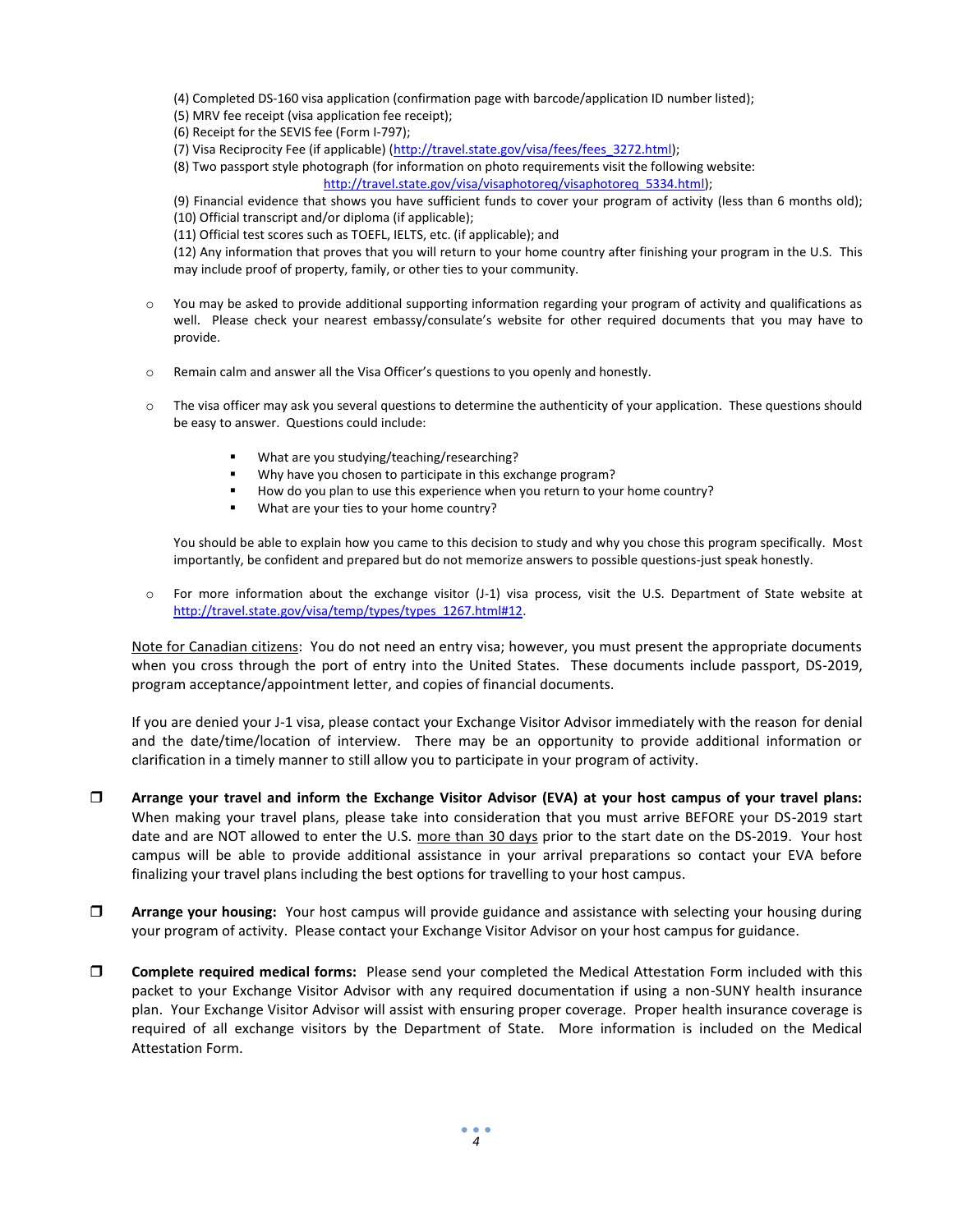## THINGS TO CONSIDER WHEN TRAVELLING

- **Do not pack your immigration documents in your checked luggage!** Keep your immigration documents (DS-2019, passport, visa, financial documents, etc.) easily accessible when travelling. At the port of entry you will receive record of your arrival (e.g. admission stamp in your passport or a paper Form I-94 card). If you receive the admission stamp, you will need to print out your electronic Form I-94 via [www.cbp.gov/I94.](http://www.cbp.gov/I94) Your Form I-94 is an important record and should be kept in a safe location (e.g. stapled in your passport). Be sure to check your immigration documents before leaving the Port of Entry to ensure that you have all your documents and that your entry stamp/I-94 is properly annotated (e.g. "J-1 D/S").
- \* Keep your items with you at all times. Do not leave your luggage especially your purse, wallet or immigration documents where someone could take it. These should be with you at ALL times even in the bathrooms.
- Do not carry large amounts of cash when you travel. Credit cards and/or traveler's checks are ideal for purchases both during travel and once you arrive. Your host campus will provide information on how to open a U.S. bank account, if needed, during orientation.
- Report to school as soon as possible when you arrive. Please confirm your arrival with the campus BEFORE leaving to confirm arrival instructions especially for evening and weekend arrivals.

## **ARRIVAL CHECKLIST**

This list is designed to assist you with your preparations for your exchange visitor program. If you need additional assistance, please contact your academic department and/or Exchange Visitor Advisor at your host campus. There may be additional preparations depending on your specific program and campus.

- Please report to Exchange Visitor Advisor. You will need to bring your passports, DS-2019s, visas, and proof of health insurance for you and any dependents. This is required of your immigration status. Your EVA will make copies of your immigration documents for your file, assist with your immigration and health insurance needs, and help you adjust to living in your new community.
- $\square$  Orientation: All exchange visitors must participate in an exchange visitor orientation program. This orientation will cover your immigration status rights and responsibilities as well as other important aspects of your program activity. This orientation is provided by your Exchange Visitor Advisor. During orientation, your EVA will address issues concerning acclimation to the local area, housing, health insurance, money matters, cultural adjustment and more.
- E Report to Department: In addition to reporting to your Exchange Visitor Advisor upon arrival, it is essential that you check in with your academic department. Your academic department may have additional orientation programming required prior to the start of your program of activity. This may include course registration for students, course assignments for professors, etc.
- $\Box$  Obtain Campus Identification (ID) Card. This ID card will be a useful tool throughout campus and often the local community. It is also used as another form of identification when opening bank accounts and establishing other local services.
- $\Box$  Familiarize yourself with resources. It is important to identify resources that you may need to utilize both on and off campus. These could include health services, counseling services, bookstore, library, banks, grocery stores, department stores, transportation, etc. Your Exchange Visitor Advisor can assist with identifying the proper resources for your needs during your stay.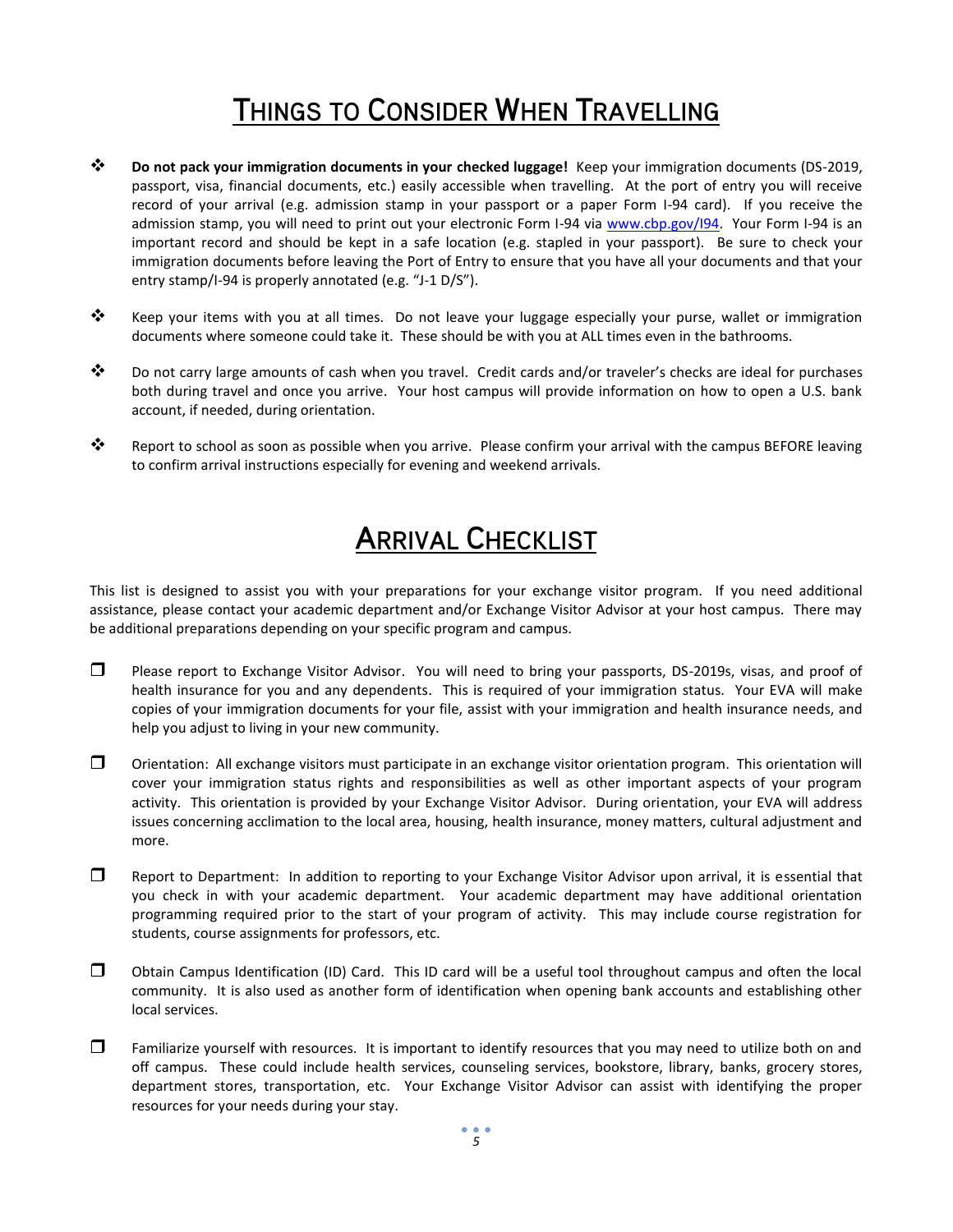## THINGS TO BRING WITH YOU

- Appropriate clothing If you are arriving in January (spring semester), you will want to purchase a winter jacket, boots, hat, and gloves BEFORE you arrive in the US. It will be cold when you arrive so be prepared.
- ❖ Pictures of family/friends for comfort
- Cultural Items/Cultural Clothing to participate in cultural activities/festivals on campus
- Cell Phone/Calling Card You will need to communicate with home and possibly the school so having a calling card or cell phone can be very helpful. You can purchase these when you arrive but it can also be helpful before you get settled at your campus.
- Laptop/Computer This can be a way for you to communicate (via email) with family, the campus, and your Exchange Visitor Advisor. The college has free internet so you can use a laptop at campus for free. A laptop/computer may be cheaper to buy in the US after you arrive.
- \* Translation Guide This could be electronic or paper dictionary for non native English speakers to help translate English to your native language. This may help especially during your first few weeks getting settled in the area.

## **UNDERSTANDING YOUR EXCHANGE VISITOR STATUS**

The Exchange Visitor Program was developed based on the Mutual Educational and Cultural Exchange Act (Fulbright-Hayes Act) of 1961. The program "fosters global understanding through educational and cultural exchanges" through work-and study-based programs. The Department of State (DoS) issues J-Visas and establishes and administers the federal regulations and policies governing the Exchange Visitor Program. There is an expectation of reciprocity with the Exchange Visitor Program. The SUNY Office of International Programs (OIP), an administrative unit within SUNY System Administration Office of Global Affairs, has been designated by the DoS as an exchange visitor sponsor on behalf of the SUNY J-1 Exchange Visitor Program Consortium. This designation authorizes SUNY OIP to issue the DS-2019 Certificate of Eligibility forms on behalf of consortium member campuses to invite exchange visitors to the US for educational and cultural exchange.

Upon your arrival to your host campus, your Exchange Visitor Advisor will provide you with an orientation. This orientation will include both an orientation to the immigration regulations related to the Exchange Visitor Program as well as information regarding the campus and local community. Your academic departments may also have additional orientation programming for your specific program of activity; however, you are REQUIRED to participate in the Exchange Visitor Orientation regardless of departmental orientations. The information provided in this guide is designed to assist exchange visitors in understanding their J-1 status including requirements and benefits.

Special Note: All the forms referenced in this document can be obtained from the Exchange Visitor Advisor (EVA) on your campus. Contact information is available at the beginning of this guide.

#### **CATEGORIES OF EXCHANGE VISITORS & TIME LIMITATIONS**

The SUNY J-1 Exchange Visitor Consortium is designated to sponsor the following categories of exchange visitors: student, student intern, professor, research scholar, short-term scholars, and specialist. Each category permits specific kinds of activities and has its own maintenance of status requirements, limitations of stay and employment options. Here are the categories approved for SUNY: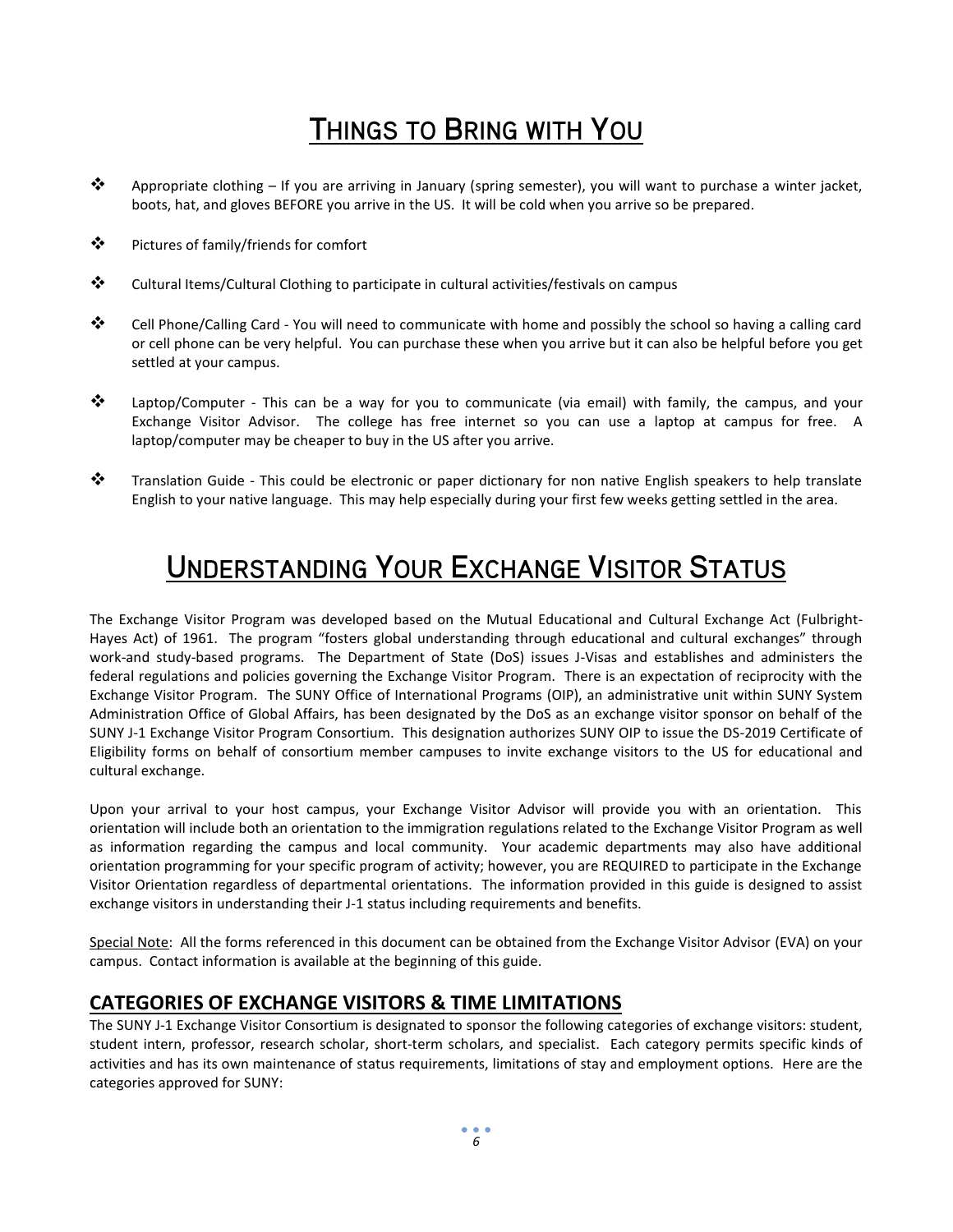**Student –** A college or university student who is studying in the US at a post-secondary accredited educational institution as

- a full course of study degree-seeking student,
- a prescribed post-secondary course of study student,
- a full-time non-degree student (of up to 24 months in duration),
- a student in post-secondary English language training, or
- a student participating in authorized Academic Training.

Students have a minimum stay of 3 weeks and there is no limit to the maximum stay. Academic Training is a benefit that allows J-1 degree and non-degree seeking students the opportunity for employment experience directly related to their field of study. Authorization must be received PRIOR to any work. Please refer to the handout *"Academic Training Application for J-1 Students"* for more information.

**Professor –** An individual primarily teaching, lecturing, observing or consulting at post-secondary accredited educational institution or similar types of institutions. A professor may also conduct research if approved by the campus. Professors have a minimum stay in the U.S. of 3 weeks and a maximum stay of up to 5 years. J-1 Professors may not hold or be candidates for tenure. Limitations include 12 and 24 month bars, described below.

**Research Scholar –** An individual who is primarily conducting research, observing or consulting in connection with a research project at a research institution, post-secondary educational institutions or similar types of institutions. A Research Scholar may also lecture if approved by the campus. This category also has a minimum stay of 3 weeks and a maximum stay up to 5 years. J-1 Research Scholars may not hold or be candidates for tenure. Limitations include 12 and 24 month bars.

**Short-term Scholar (STS)** – An individual who is a professor, research scholar, specialist or person with similar education or accomplishments coming to the U.S. on a short-term visit for the purpose of lecturing, observing, consulting, training, or demonstrating special skills at a post-secondary educational institution or similar types of institutions. There is no minimum stay requirement. The maximum duration of stay is limited to 6 months. Short-term Scholars are not subject to the 12 and 24 month bars.

*NOTE:* Short-term Scholars are expected to complete their J-1 program objective within the 6-month limit. Any repeated, "revolving door" use of multiple STS visits for the same scholar is inappropriate and contradictory to purpose of U.S. DoS Exchange Visitor Program. In order to ensure the integrity of SUNY J-1 EVP Consortium, SUNY OIP will carefully evaluate multiple STS requests for the same J-1 scholar. For such requests, the sponsoring department must provide a detailed written justification regarding how a single program objective is accomplished through multiple STS visits may be required.

**Specialist –** An individual who is an expert in a field of specialized knowledge and skills coming to the U.S. for the purpose of observing, consulting, or demonstrating their special skills. This category is not intended for experts covered by the other exchange visitor categories. This category has a minimum stay of 3 weeks and a maximum stay of up to one year.

**J-2 Dependent** – A family member is classified as a dependent only if they are coming into the country on a J-2 visa. A J-2 is defined as an accompanying spouse or unmarried child under the age of 21. A family member who is or will be coming into the U.S. on another type of visa is not considered a dependent and should not be included in the DS-2019 Request. J-2 dependents may enter with or after the J-1 exchange visitor but never before. Each J-2 spouse/dependent will be issued his/her own SEVIS ID # and DS-2019. Each dependent should sign his/her own dependent DS-2019 unless the dependent is under the age of 14 in which case the J-1 exchange visitor should sign the dependent's DS-2019. Their status in the U.S. is dependent on the J-1 so they can remain in the U.S. during temporary J-1 departures. Generally, a "temporary departure" is less than 30 days for scholars and as long as the J-1 is maintaining full time enrollment for students. The J-2 is eligible to attend classes or be admitted to a full-time degree program. J-2 dependents are usually able to obtain permission to work from USCIS. Work authorization requires a separate application process that can be initiated after the J-2 has arrived in the U.S. and must be approved by USCIS before beginning any employment. For more information, see *"J-2 Employment: Information Sheet & Checklist"* and consult with your campus Exchange Visitor Advisor.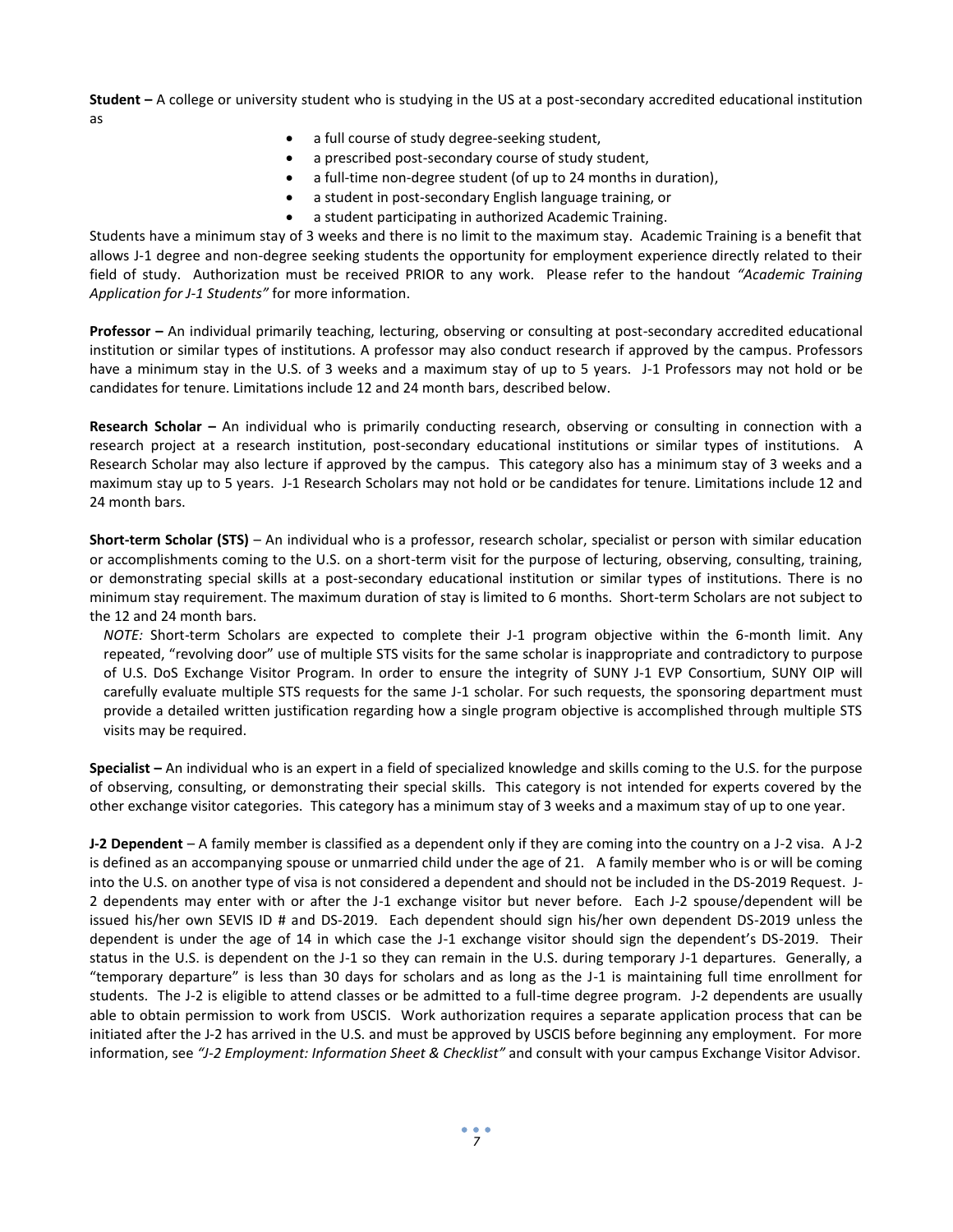#### **GENERAL ELIGIBILITY REQUIREMENTS**

In addition to specific campus and program selection criteria, there are a few basic requirements that are required of all exchange visitors:

- 1) Intent to pursue appropriate activity (e.g. pursue studies, research or teaching)
- 2) Intent to return to home country, as this is a non-immigrant visa (to be determined by consular officer in home country at time of visa application)
- 3) Sufficient funding for program
- 4) Appropriate background for program activity
- 5) Adequate English proficiency

Students must also meet one of the following four criteria at some point during their studies:

- Student or program is financed directly or indirectly by U.S. Government, student's home country government, or an international organization;
- Program is an agreement between the U.S. government and a foreign government;
- Program is pursuant to a written agreement between American & foreign educational institutions, American education institution & a foreign government, or a U.S. state or local government & foreign government; OR
- Student is support substantially by funding from any source other than personal or family funds

Scholar categories (e.g. Research Scholar and Professor) are expected to have the appropriate academic or similar credentials for the exchange activity. This is generally expected to be a minimum of a bachelor's degree with the appropriate experience in the field of activity. Scholars cannot hold a tenure track position.

#### **TWO-YEAR HOME-COUNTRY PHYSICAL PRESENCE REQUIREMENT**

The intent of the Exchange Visitor Program is for the home country to benefit from the Exchange Visitor's experiences in the United States. Accordingly, the J-1 Exchange Visitors and their accompanying J-1 dependents may be subject to a two-year home-country physical presence residence requirement based on Section 212(e) of the Immigration and Nationality Act and Title 22 Part 40 and Part 41 in the Code of Federal Regulations. The J visa stamp in the Exchange Visitor's passport and/or the DS-2019 form should specify if they are subject with the phrase: "Bearer (is/is not) subject to 212(e). Two-year rule (does/does not) apply."

If subject, they are required to return to their home country (foreign residence) for two years before being eligible for H, L or immigrant status or they must request a waiver of residency requirement. The two-year home-country physical presence requirement is usually assigned based on government funding, graduate medical education or training, or specialized knowledge or skills according to the Exchange Visitor Skills List. Exchange Visitors are eligible to subsequently return to the U.S. in other non-immigrant visa categories for which they qualify, even if subject to the two-year requirement. However, those subject to the requirement are not eligible to return in H, L or immigrant status until the two-year residency is met in the aggregate. Waivers of the two-year requirement may be granted by the Department of State's Waiver Review Division under special conditions.

For more information regarding the two-year home-country physical presence requirement, please visit the Department of State website at [http://travel.state.gov/visa/temp/types/types\\_1267.html#15.](http://travel.state.gov/visa/temp/types/types_1267.html#15)

#### **12 AND 24 MONTH BARS**

The 12/24 Month Bars are NOT the same as the two-year home-country physical presence requirement. The 12 and 24 month bars may impact an exchange visitor's eligibility to enter the U.S. in either J-1 Research Scholar or J-1 Professor status depending on recent periods of J status.

*The 12-Month Bar:* Individuals who have been in the United States in J status for more than six months in the previous 12 months are not eligible to enter the United States as a J-1 Research Scholar or Professor for a 12-month period from last U.S. departure. Time spent in the J-1 Short-term Scholar category does not count towards the 12-month bar. The 12 month bar applies to both the J-1 principal and any J-2 dependents. The 12-month bar does not prevent individuals from returning to the United States in another visa type. Official determination of whether an individual is subject to 12 month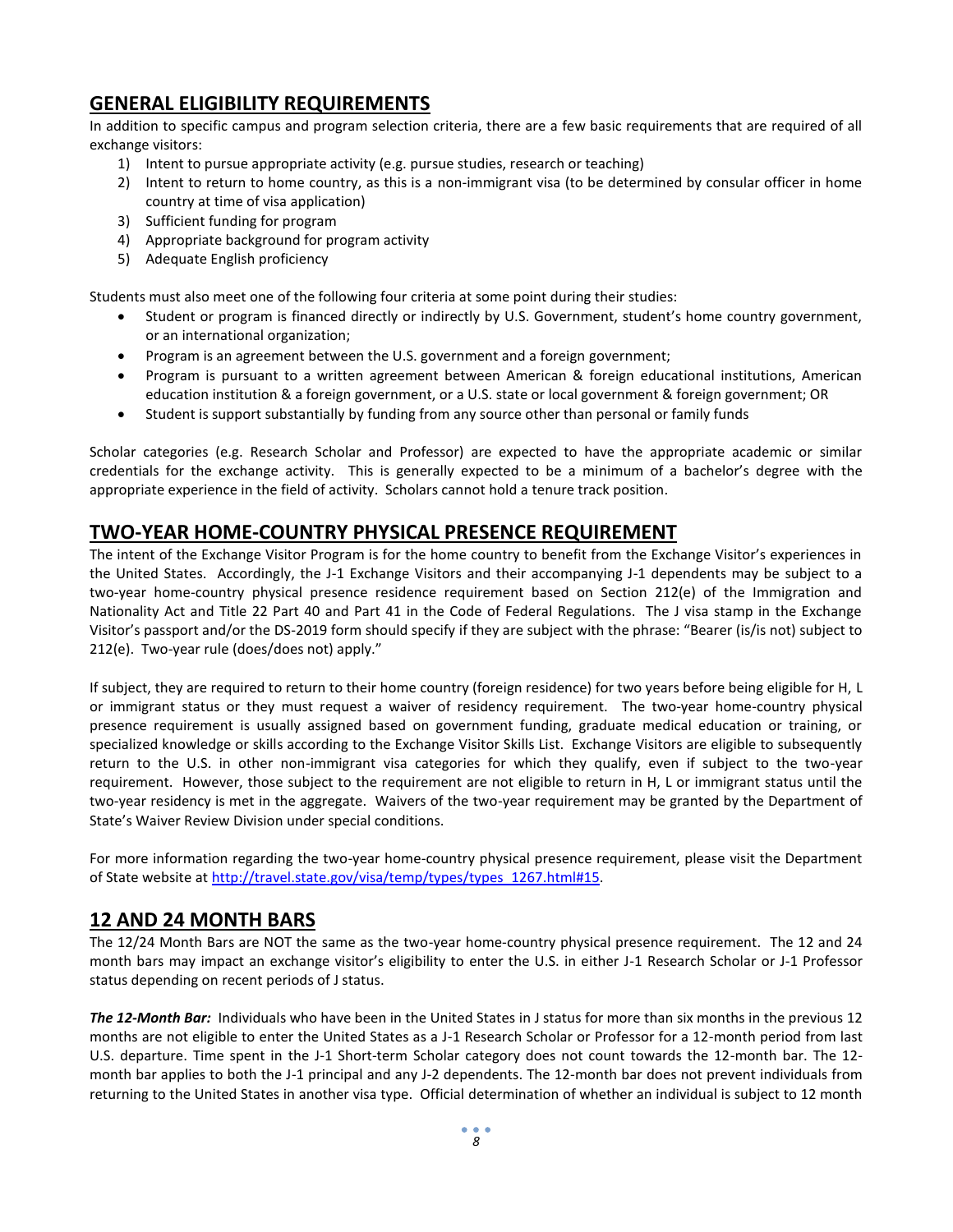bar will be determined by the Responsible Officer/Alternate Responsible Officer (RO/ARO) for the SUNY J-1 EVP Consortium through consultation with the Exchange Visitor Advisor.

*The 24-Month Bar:* Any individual who participates in an Exchange Visitor program in the Researcher Scholar or Professor category on or after 11/18/06 is subject to a 24-month bar on "repeat participation" in those categories. Scholars subject to the 24-month bar may not return to the United States as a J-1 scholar in the Research Scholar or Professor category for the 24-month period. This bar also applies to J-2 dependents. The 24-month bar is not the same as the Two Year Home Residence Requirement. The 24-month bar does not prevent individuals from returning to the United States in another visa type.

When a scholar either concludes or leaves a J-1 program, whichever happens earlier, the scholar's record becomes inactive in SEVIS; thus making it impossible for SUNY to reactivate it. At that point, the 24-month bar time starts to accrue. Therefore, it is extremely important for your International Office to be informed of a scholar's departure from their campus and his/her future plans, so that the scholar's SEVIS record can be properly maintained to facilitate his/her possible return to the United States.

#### **MAINTAINING YOUR STATUS**

It is your responsibility as an exchange visitor to maintain their J-1 status according to the pertinent immigration regulations.

You must:

- Check in with the campus's Exchange Visitor Advisor within 30 days of the start date of the DS-2019. NOTE: This is required for anyone with a new DS-2019, including exchange visitors returning on a new program in order to properly verify status in SEVIS.
- Maintain valid immigration documents including: a valid, unexpired passport; an I-94 card marked "D/S" (Duration of Status); and a valid and accurate DS-2019. Please be aware of the DS-2019 end date. Extensions must be requested BEFORE the DS-2019 expires.
- Participate in the activity as specified on the DS-2019 and at the campus sponsoring the DS-2019.
- Not work without proper employment authorization. Student and Scholars are different restrictions regarding employment. It is important to consult with your Exchange Visitor Advisor before accepting or beginning any employment.
- Maintain adequate health insurance for the exchange visitor and any accompanying dependents. The DoS requires that coverage includes at least \$100,000 per person per accident or illness, a deductible no greater than \$500 per accident or illness, repatriation coverage of at least \$25,000, and medical evacuation coverage of at least \$50,000. Non U.S. policies must be backed by the full faith and credit of the home country government, or the company providing the insurance must meet minimum rating requirements as state in DoS regulations. Please note that you, and any accompanying dependents, also may be subject to the requirements of the Affordable Care Act. Consult with your EVA for more information on campus and SUNY policies regarding health insurance.
- Notify the Exchange Visitor Advisor (EVA) of any change in your U.S. or Foreign address within 10 days of the move. The EVA will then notify the program administrator, the Office of International Programs at SUNY System Administration, who will notify the Department of Homeland Security as required by law.
- Students Only: Maintain full course of study as defined by the host campus. Any exceptions must be authorized in advance by the campus's Exchange Visitor Advisor.
- Make sure that the travel endorsement on Page 1 of the DS-2019 is valid before travel. You must have your DS-2019s signed yearly.
- Understand the "grace period" at the completion of the program. Exchange visitors have a 30-day grace period following the completion of their program to "travel" in the United States. During this time, you may decide to either: 1) depart the U.S., 2) change to another non-immigrant status (if eligible), or 3) transfer to another institution (if eligible).
- Obtain permission before withdrawing from their program or transferring to another program at another institution.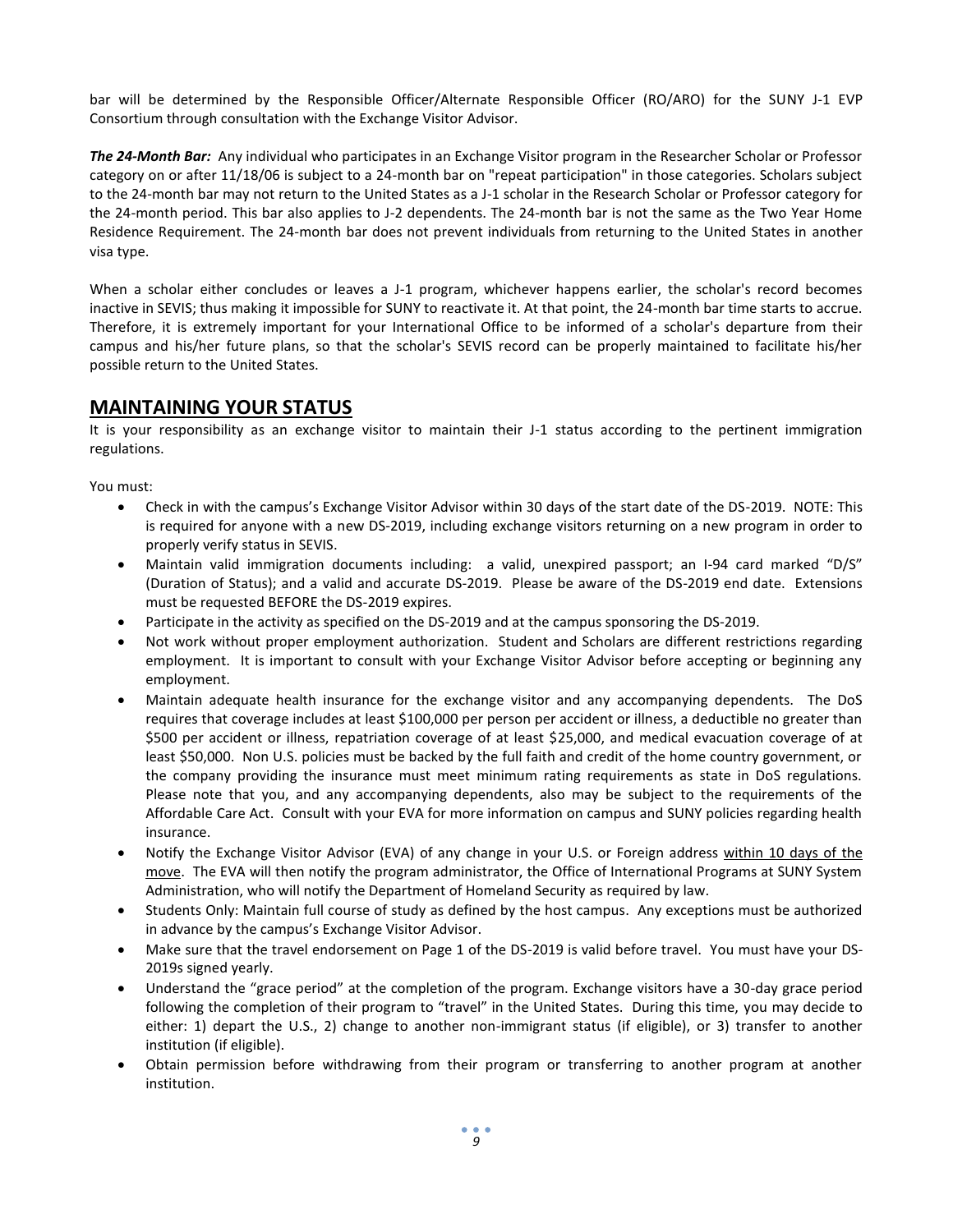It is important that you notify the proper offices when you complete your program. This includes completion of the "*Exchange Visitor Departure Form*" as it may impact your ability to return to the U.S. in the future. This is especially true for the scholar categories.

#### **EMPLOYMENT**

Employment is defined as any type of work performed or services provided in exchange for money, tuition, or other compensation. Please note that employment is not only limited to paid experiences but include unpaid experiences as well. USCIS has strict regulations regarding the ability to work for both students and scholars so it is essential that you consult your Exchange Visitor Advisor BEFORE accepting any employment offers – paid or unpaid.

#### *STUDENTS*

Students must received approval for employment in advance and in writing before they begin any work and approval may be valid up to 12 months at a time. They must be maintaining their status and all employment is limited to no more than 20 hours per week except during official school breaks and annual vacation. There are three general categories of J-1 employment for students:

- On-Campus Employment: Work on campus includes assistantships, fellowships, scholarships or any work that occurs on the college campus. Students must submit a completed *"Employment Authorization Request for J-1 Students"* form and a letter of employment offer from the campus office/department for each employer.
- Off-Campus Employment Based on Severe Economic Hardship: Students who experience a serious, unforeseen economic hardship which occurs after arrival to the US may be eligible to apply for this special off-campus employment authorization. Students experiencing this type of hardship should speak to their Exchange Visitor Advisor.
- Academic Training: Academic training is work experience directly related to the student's major field of study. It is available before or after completion of the program of study. See *"Academic Training Application for J-1 Students"* and *"Academic Training Advisor Recommendation"* for more information on applying for Academic Training.

#### *SCHOLARS*

Scholars must obtain written authorization before accepting any additional employment outside their program objectives and DS-2019 authorization. J-1 Exchange visitors in Short-Term Scholar and Research Scholar/Professor categories may participate in occasional lectures and short-term consultations at off-campus locations; however, they must obtain prior written approval. These additional lectures/consultations should not interfere with the activities of the exchange visitor's program of activity at the SUNY sponsor campus. See *"Incidental Employment for J-1 Scholars"* for more information.

#### *SOCIAL SECURITY NUMBER AND TAXES*

Once you receive your work authorization, you must apply for a Social Security Number (SSN). You must be validated in SEVIS when you arrive prior to applying for a social security card. Take your passport, Form I-94, your Form DS-2019, and your EAD to your local Social Security Administration offices. After you complete and hand in the SSN application form, you will receive notification of your SSN in the mail. The process can take four to eight weeks so plan accordingly. You may call the Social Security Administration at 1-800-772-1213 or visit the Social Security Administration website [\(http://www.ssa.gov/\)](http://www.ssa.gov/) with any questions. Income earned is subject to federal and state income taxes as well as Social Security and Medicare taxes (FICA). Exchange visitors must file forms with the US Internal Revenue Service for each year they are present in the US, regardless of whether US income was received. Every year, tax return forms must be filed by April 15<sup>th</sup>. More information about tax forms and filing taxes is available at [www.irs.gov](http://www.irs.gov/) or speak with your Exchange Visitor Advisor for additional resources.

#### **TRAVEL**

There are a variety of considerations regarding travel outside of the U.S., so it is important that you consult with your Exchange Visitor Advisor (EVA) prior to any travel outside of the U.S. to ensure that you are prepared for re-entry. The following documents are required for re-entry into the U.S.:

- A valid passport (unless exempt from passport requirement)
- A valid visa (unless exempt from the visa requirement or eligible for automatic revalidation)
- A valid DS-2019, **signed for re-entry by the RO/ARO**